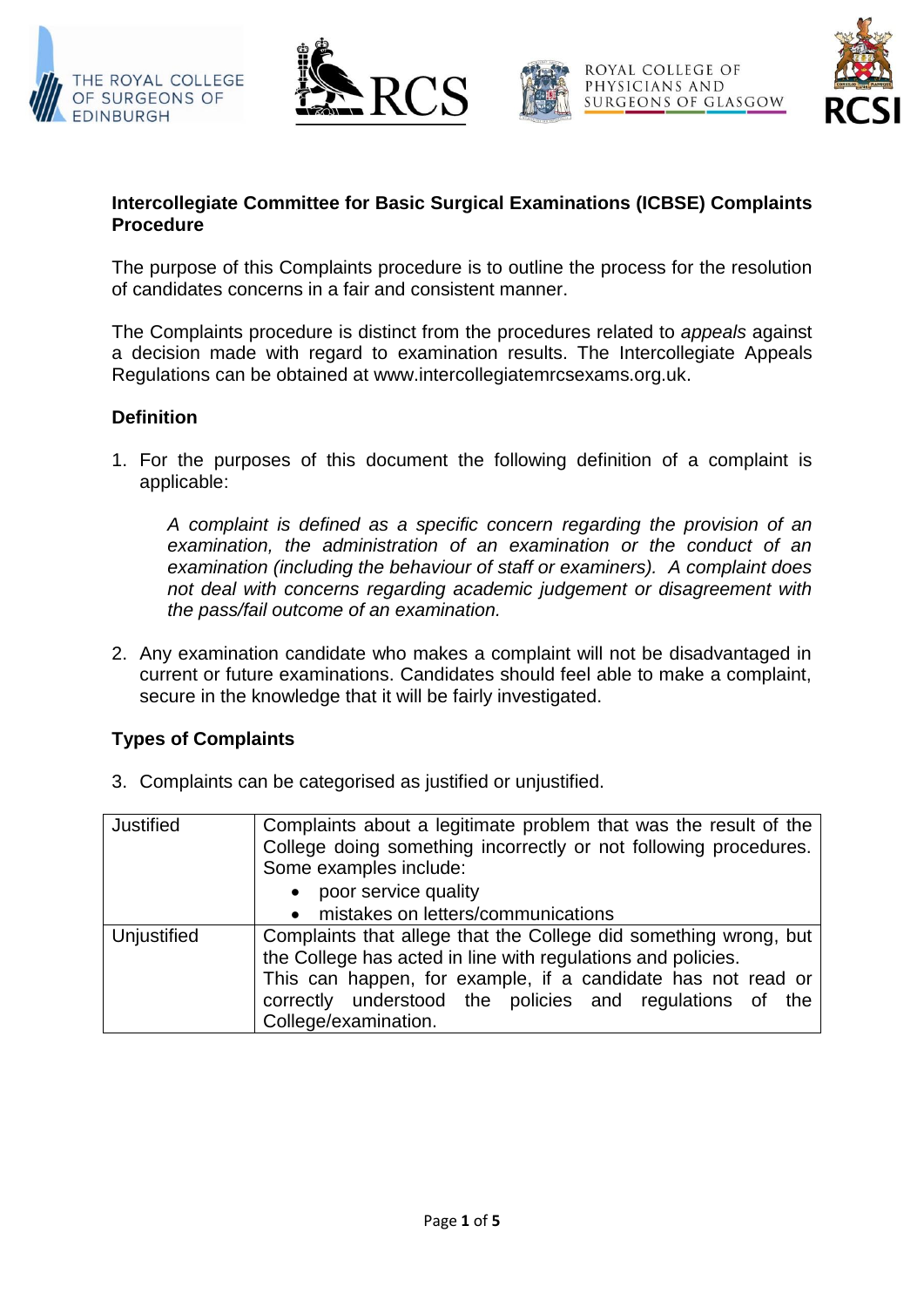## **Complaints procedure**

### **Stage 1 – Initial / Informal Complaints Procedure**

- 4. Complaints may be made at the time of the examination to a member of staff.
- 5. If the complaint is justifiable an incident report form should be completed at the time of the event in question. Both the candidate and Examinations Staff will provide information as to the nature of the incident.
- 6. If after informal discussion a candidate is happy that their complaint has been resolved, the complaint is considered closed.
- 7. If the candidate's complaint has not been addressed by an informal discussion, they may submit a formal complaint; details of this are outlined in Stage 2.
- 8. Any complaint submitted anonymously will not be considered.

#### **Stage 2 – Formal Complaints procedure**

- 9. The formal complaints procedure should only be used in the following instances:
	- Where a complainant feels that the complaint was not resolved by informal/initial discussion with a member of staff at the College.
	- If the complainant believes that their complaint cannot be dealt with appropriately using the informal/initial discussion with a member of staff.
	- The candidate only became aware of the issue after the examination took place and did not have the opportunity to discuss this with a staff member at the time of the examination.
- 10.The formal complaint should be submitted in writing/email (including all relevant information and evidence) and addressed to the Head of Examinations at the College responsible for the running of the examination. This formal complaint submission must state the reasons for the complaint and detail what the candidate would consider as an appropriate resolution.
- 11.If the formal complaint is not received at the College within 30 calendar days of the issue that gave rise to the complaint, it will not be processed.
- 12.The date of receipt of the complaint in the College should be recorded. The date of the receipt will be day 0.
- 13.On receipt of the complaint, a senior member of staff will acknowledge the communication within 10 days and consider the admissibility of the complaint. If the complaint is established to be unjustified, it will be rejected and the candidate informed in writing as to the reasons for doing so. If the complaint is considered justifiable, a senior member of staff, who has no material interest in the complaint, will be appointed to investigate the complaint.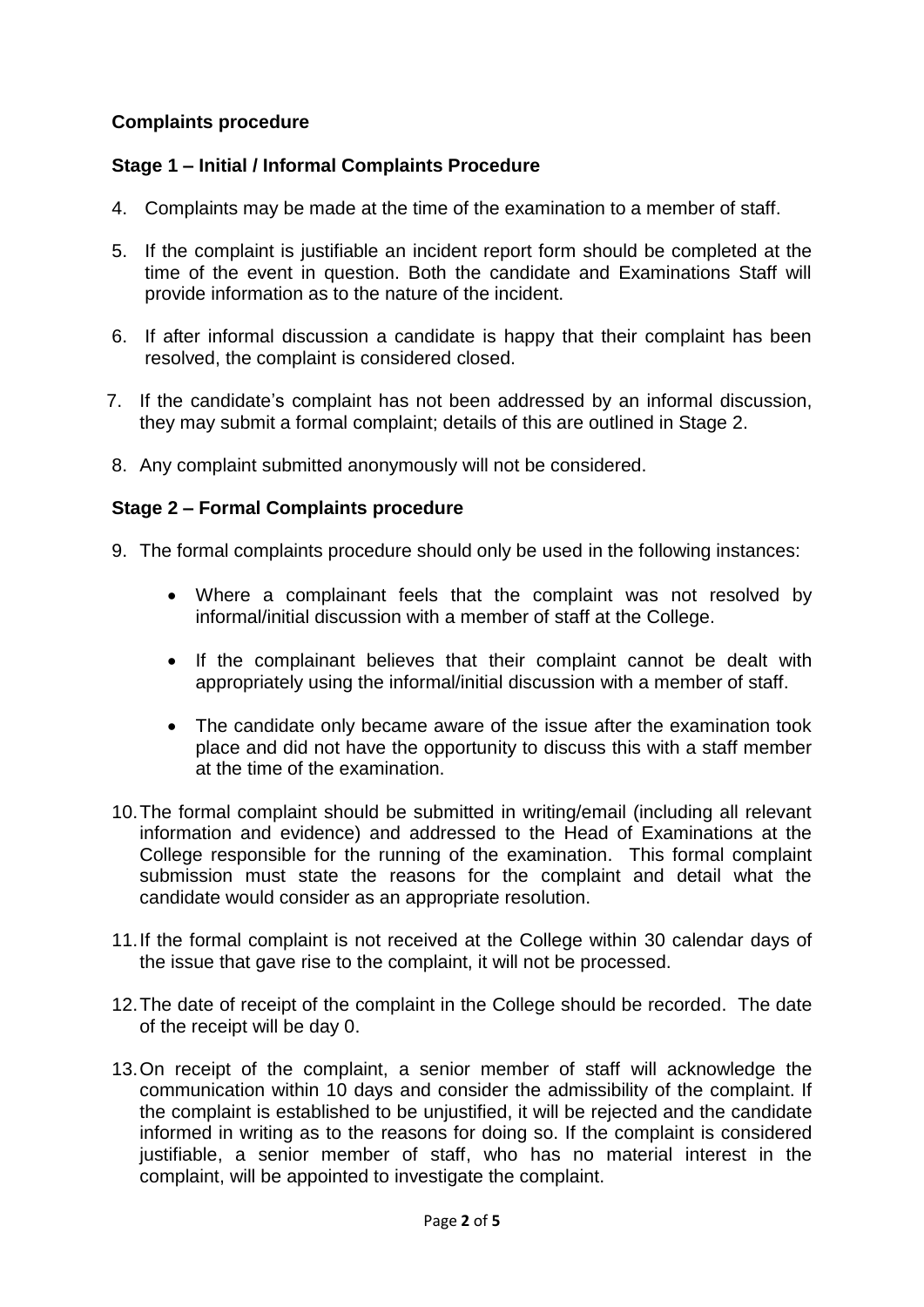- 14.It is recognised that on occasion it may be initially unclear whether a case constitutes a complaint or appeal; hence the Surgical Royal College reserves the right to reclassify complaints to appeals or vice-versa at any stage in the proceedings, in consultation with the person(s) complaining or appealing. Such reclassification will always be done so that the matter can be considered in the most appropriate and fair way.
- 15.Complaints relating to service provision of the College will normally be investigated and resolved internally.
- 16.Complaints relating to the content of an examination will need to be referred to the relevant Sub Group Committee for investigation. The Sub Group Committee will send back their comments to the relevant College for review and issue to the candidate.
- 17.The investigating member of staff will aim to respond in writing to the complainant within 30 calendar days of the receipt of the complaint, addressing the issues raised and detailing the outcome of the complaint. If this is not possible an acknowledgement letter will be issued to confirm that this matter is still being investigated.
- 18.Should the complaint be upheld, the College will make appropriate redress to the candidate and follow internal procedures to address any matters requiring further attention.
- 19.It is important to note that complaints will not always produce the outcome preferred by the complainant.

#### **Candidate dissatisfaction with complaint decision**

- 20.Should the candidate be dissatisfied with the outcome of the complaint, he or she should write to the ICBSE Manager within 10 days of receiving the outcome of their original complaint, re-stating the complaint, the reasons for the continued dissatisfaction and include copies of any response letters issued by the Colleges. This will be reviewed by the ICBSE Manager who depending on the nature of the complaint may refer it to the ICBSE Chairman (if related to examination content) or the Heads of Examinations of the Colleges (if related to service provision).
- 21.A formal response from the ICBSE Chairman or Heads of Examinations of the Colleges will be sent by the ICBSE Manager to the complainant within 30 calendar days of receipt of the information relating to the continued complaint. If this is not possible an acknowledgement letter will be issued to confirm that this matter is still being investigated.
- 22.The outcome of the continued complaint can only be either upheld or dismissed.
- 23.Should the complaint be upheld, the College will make appropriate redress to the candidate and follow internal procedures to address any matters requiring further attention.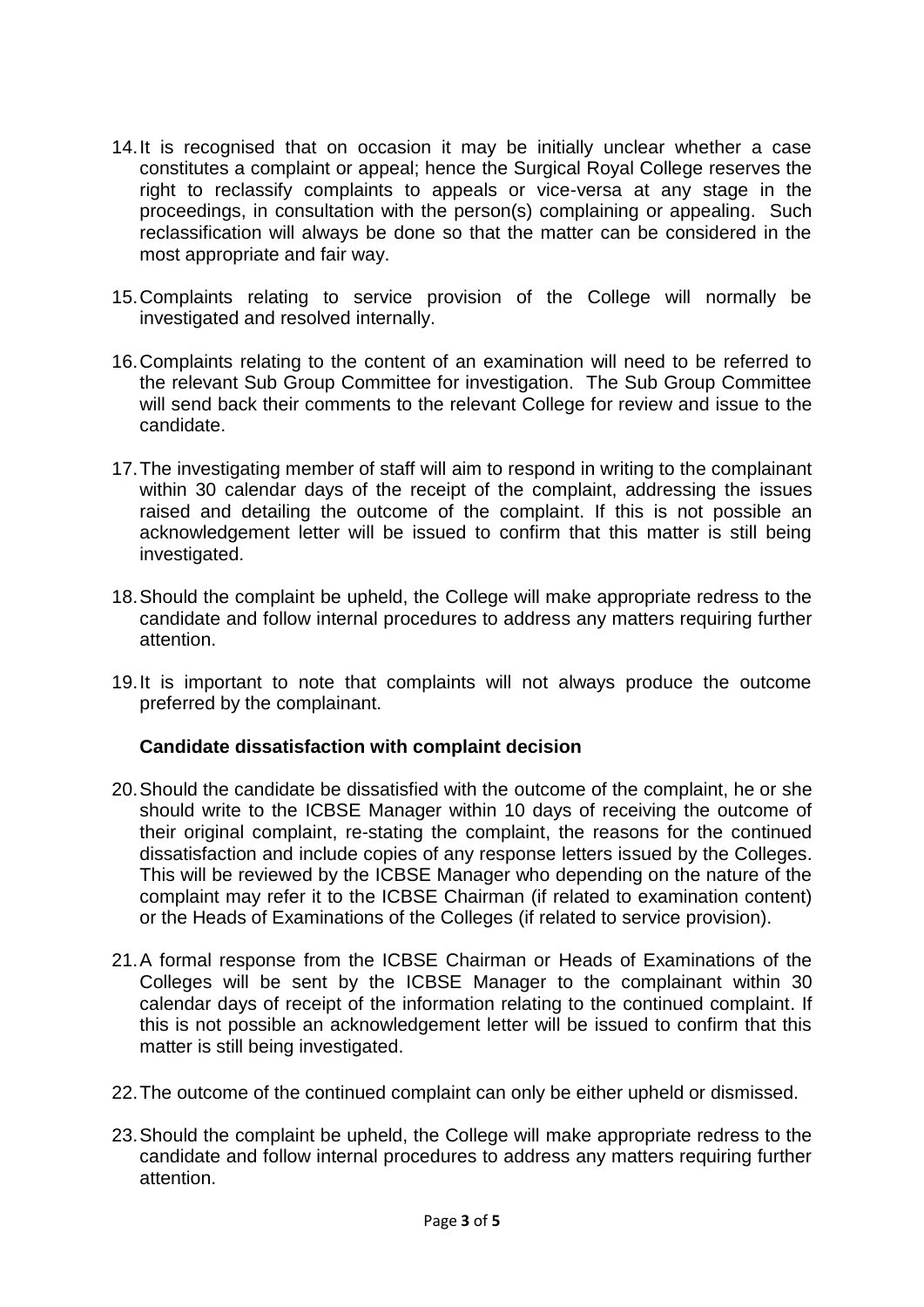- 24.The decision of the ICBSE Chairman or Heads of Examinations of the Colleges is final and the complaints process is at an end.
- 25.Privacy and confidentiality will be maintained in the handling of complaints except where disclosure is necessary to progress the complaint. It is ICBSE's expectation and that of the Surgical Royal Colleges that the confidentiality of any documentation generated by a complaint will be respected by all parties. Disclosure of information provided by a candidate in the course of a complaint or appeal will be restricted to those individual examination staff members and ICBSE representatives directly involved in their consideration.

Start Date: February 2016 Review Date: February 2018